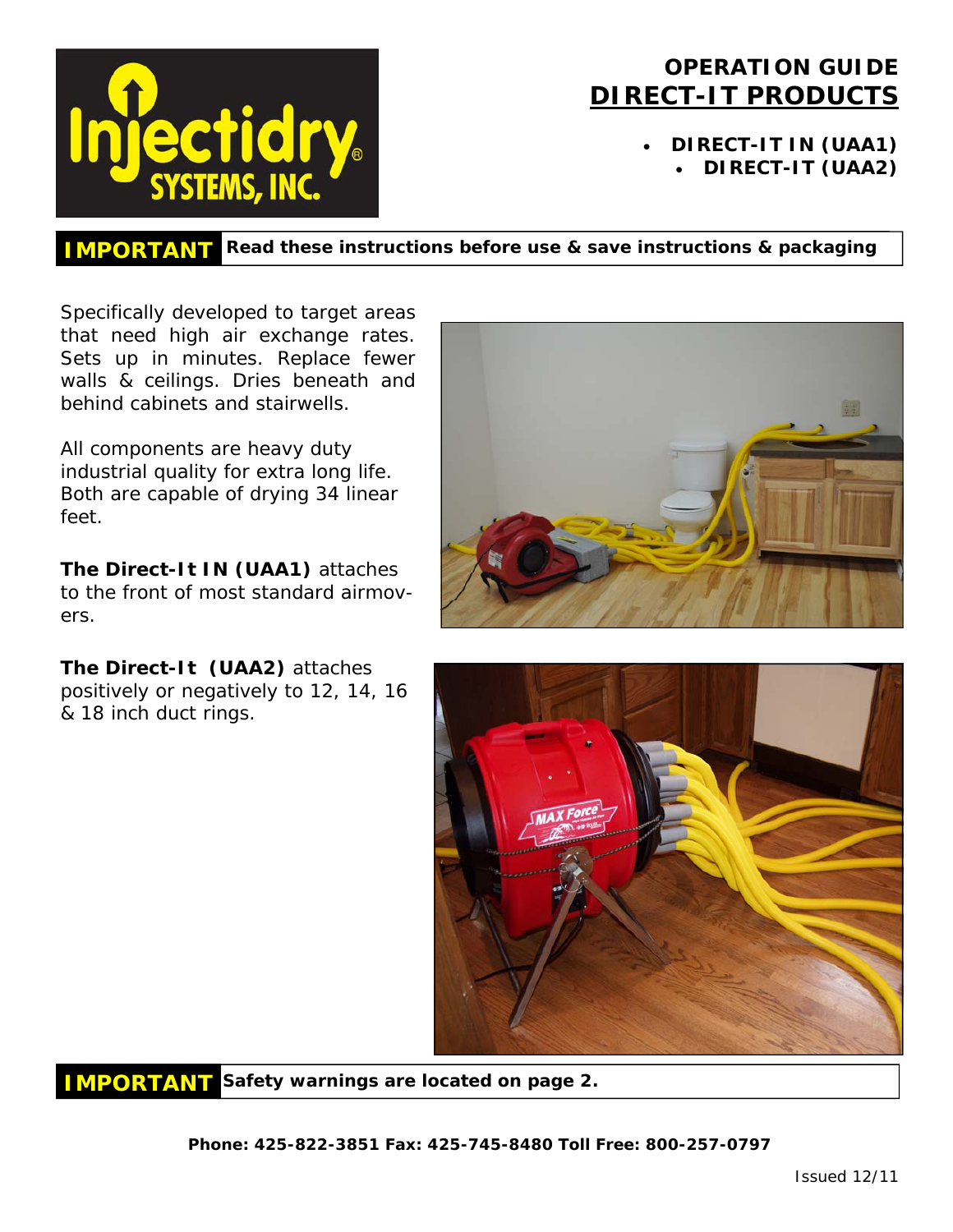### **SAFETY WARNINGS**

**AWARNING: SERIOUS INJURY CAN RESULT FROM FAILURE TO FOLLOW THESE SAFETY GUIDELINES** 

#### **UAA1 WARNINGS (without bungee cords)**

**Use extreme caution when drilling into a wall, cabinet or any other material as there may be electrical or plumbing hazards hidden from view. Possible injuries could result.** 

#### **UAA2 WARNINGS (with bungee cords)**

Wear ANSI rated protective eyewear when handling any product that has bungee cords. Especially when stretching, fastening or releasing hooks.

Inspect bungee cord before use. Do not use if cord is frayed or hooks are bent or damaged.

Do not stretch cord more than 50%. (Example: 12" to max 18".) Cords can be stretched more than 50%, but could cause failure of cord or hook & result in serious eye or other injury.

Cord acts like a rubber band. To avoid being struck by hooks, do not stretch cord toward or away from you. Pull to one side and keep your face and body away from rebound path.

**Use extreme caution when drilling into a wall, cabinet or any other material as there may be electrical or plumbing hazards hidden from view. Possible injuries could result.** 



**Operators should follow current IICRC (The Clean Trust) S500 Water Damage Restoration Standards at a minimum.** 

# **TABLE OF CONTENTS**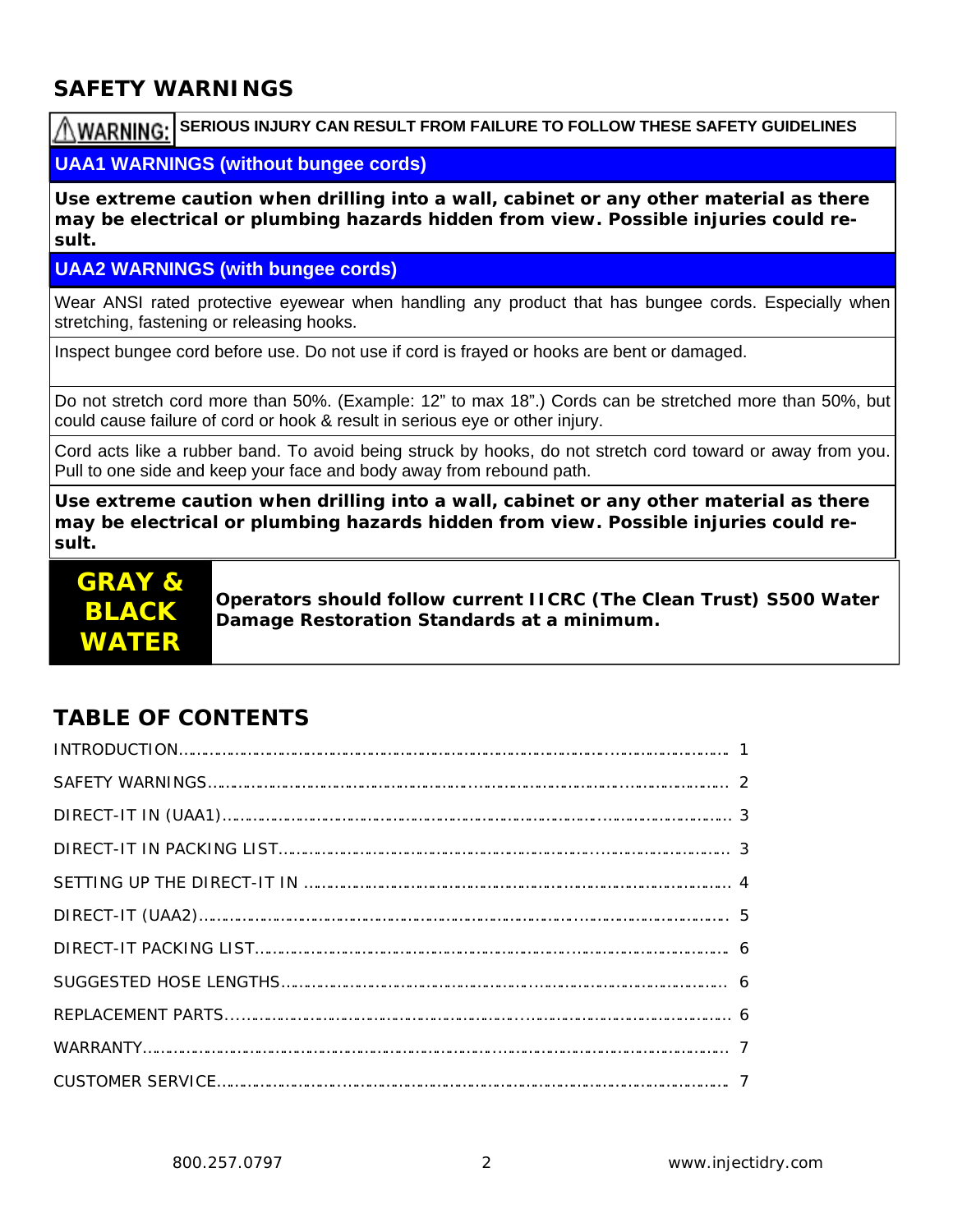# **DIRECT-IT IN (UAA1)**

For use with most standard airmovers on the market today. This adapter dries positively by moving dry air into trapped spaces.

It is recommended the drying device be set up at the center of the drying run. Install in a safe manner. Keep aisles clear and always reduce any unnecessary trip hazards. Set up warnings if trip hazards exist.





# **DIRECT-IT IN PACKING LIST**

| <b>Description</b>    | Qty | Part $#$<br>(if ordering separately) |  |
|-----------------------|-----|--------------------------------------|--|
| Direct-It IN (UAA1)   | 1   | UAA1-AO                              |  |
| 1.25 x 50 ft hose     | 3   | PL <sub>05</sub>                     |  |
| 1.25" hosecuff        | 17  | HC <sub>1</sub>                      |  |
| 5/8" Wall Penetrators | 17  | WP <sub>2</sub>                      |  |
| End Cap Plugs         | 10  | QCEP01                               |  |
| Carry Bag             | 1   | CB1                                  |  |
| Manual                | 1   |                                      |  |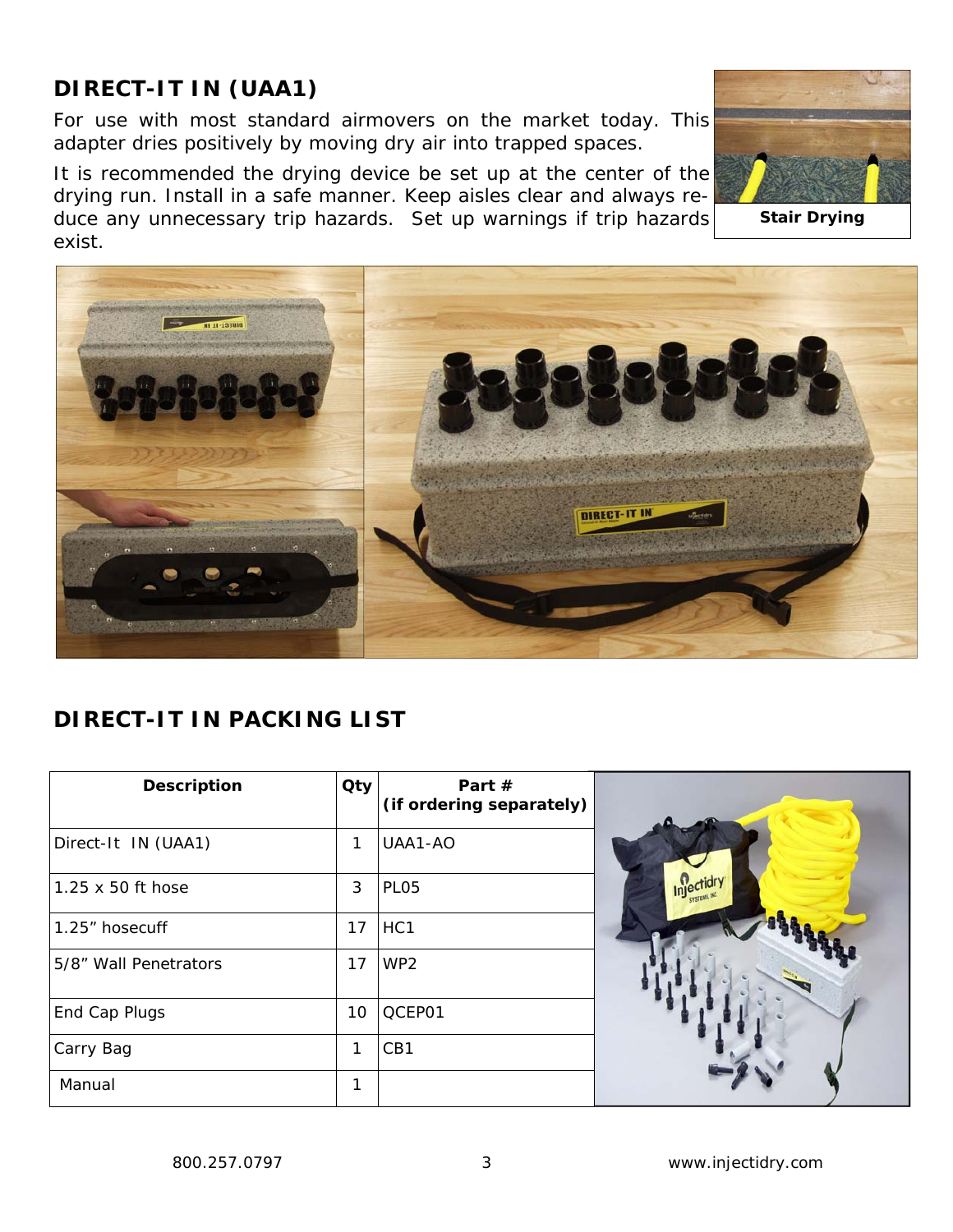# **SETTING UP THE DIRECT-IT IN**



Set the Airmover against the gasket (do not shove into the gasket as it might rip).

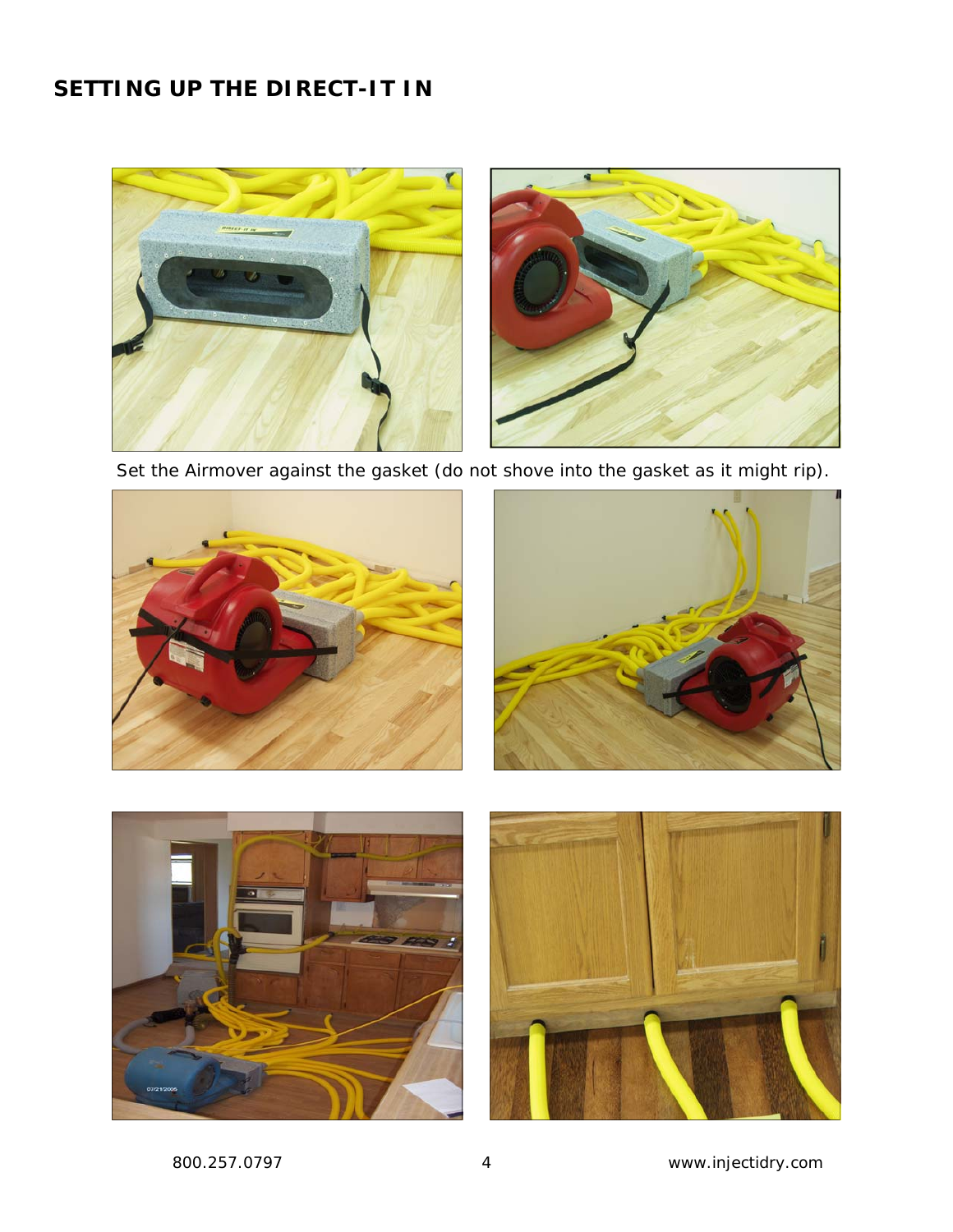### **DIRECT-IT (UAA2)**

The Direct-It works with axial fans, air scrubbers or other collared drying devices that fit duct ring sizes of 12", 14", 16" & 18". The adapter can be attached to dry either positively or negatively.

The back of the Direct-It resembles a set of stair steps, and will simply slip into the correct size opening of your drying equipment.

When drying negatively using an Air Scrubber, the Direct-It may be positioned on top without bungee cord attachment. (See photo below).







Wall Drying **No. 1. Solution** Cabinet Drying





**IMPORTANT Safety warnings are found on page 2.**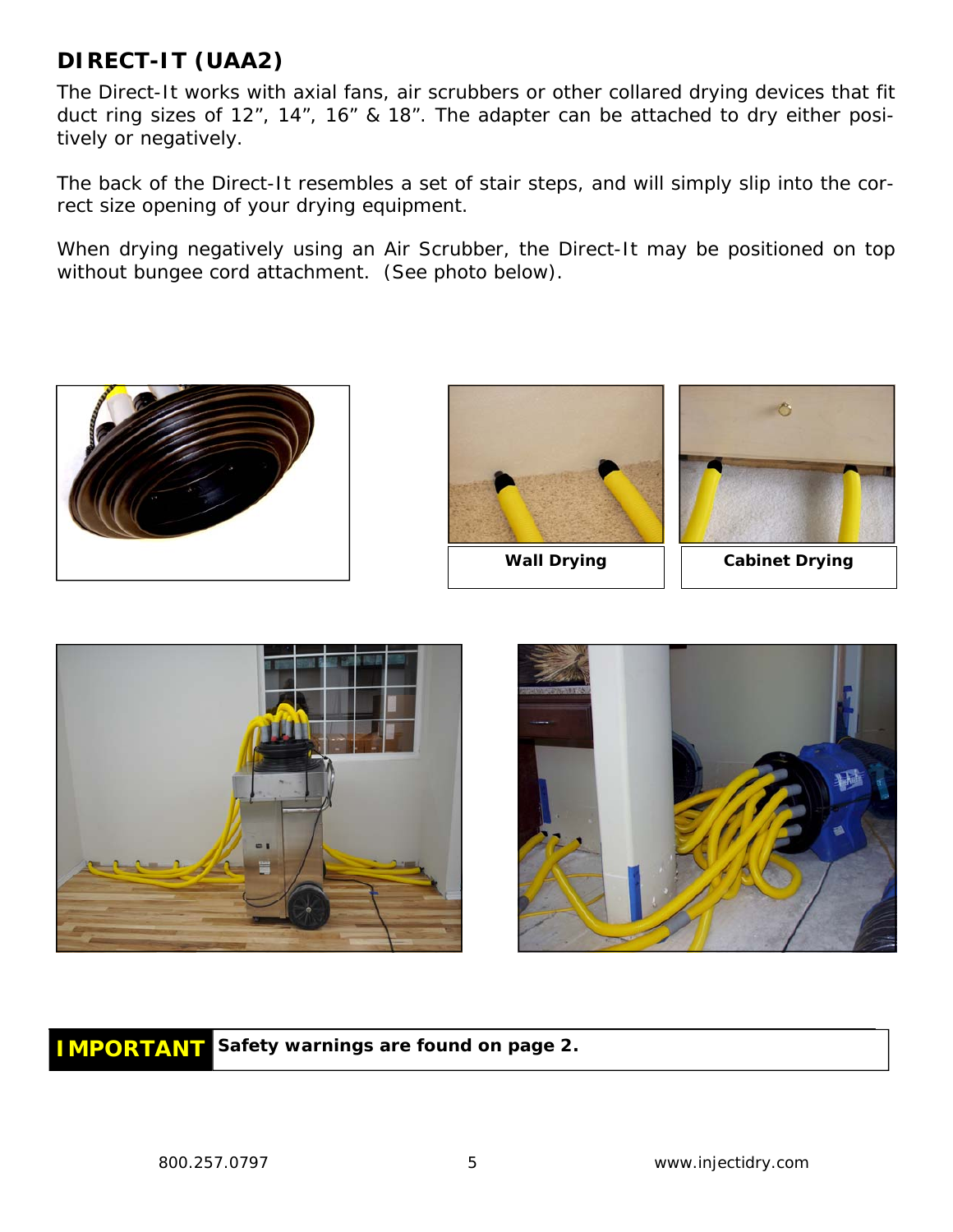# **DIRECT-IT PACKING LIST**

| <b>Description</b>    | Qty | Part $#$<br>(if ordering separately) |            |
|-----------------------|-----|--------------------------------------|------------|
| Direct-It (UAA2)      | 1   | UAA2-AO                              |            |
| 1.25 x 50 ft hose     | 3   | PL <sub>05</sub>                     | Injectidry |
| 1.25 Hosecuffs        | 17  | HC <sub>1</sub>                      |            |
| 5/8" Wall Penetrators | 17  | WP <sub>2</sub>                      |            |
| End Cap Plugs         | 10  | QCEP01                               |            |
| Carry Bag             | 1   | CB1                                  |            |
| Manual                | ◀   |                                      |            |

#### **SUGGESTED HOSE LENGTHS**

Some suggested lengths for setting up the Direct-It or Direct-It IN:

| <b>LENGTH</b>          | <b>QTY</b> |
|------------------------|------------|
| 12'                    | ົ          |
| 10' 8''                |            |
| Q'                     | っ          |
| 8'                     | ⌒          |
| 6' 6''                 | ◠          |
| 5'                     |            |
| 3' 6''                 |            |
| $\mathcal{D}^{\prime}$ |            |

#### **REPLACEMENT PARTS**

This part is black in color. It will slide into the end of the 1 1/4" hose or into a 1 1/4" Hose Cuff. The business end of the Penetrator is 5/8".

We **HIGHLY RECOMMEND** using an adjustable drill stop. The depth of drill penetration will be based upon the thickness of material being drilled. The drill should be stopped from penetrating hidden wall components such as electrical wires or plumbing pipes. Use a 11/16" paddle bit for the 5/8" Wall Penetrator.

Bag of Wall Penetrators - Part # WP2 ------------

1.25" x 50' of hose - Part  $#$  PL05  $-$